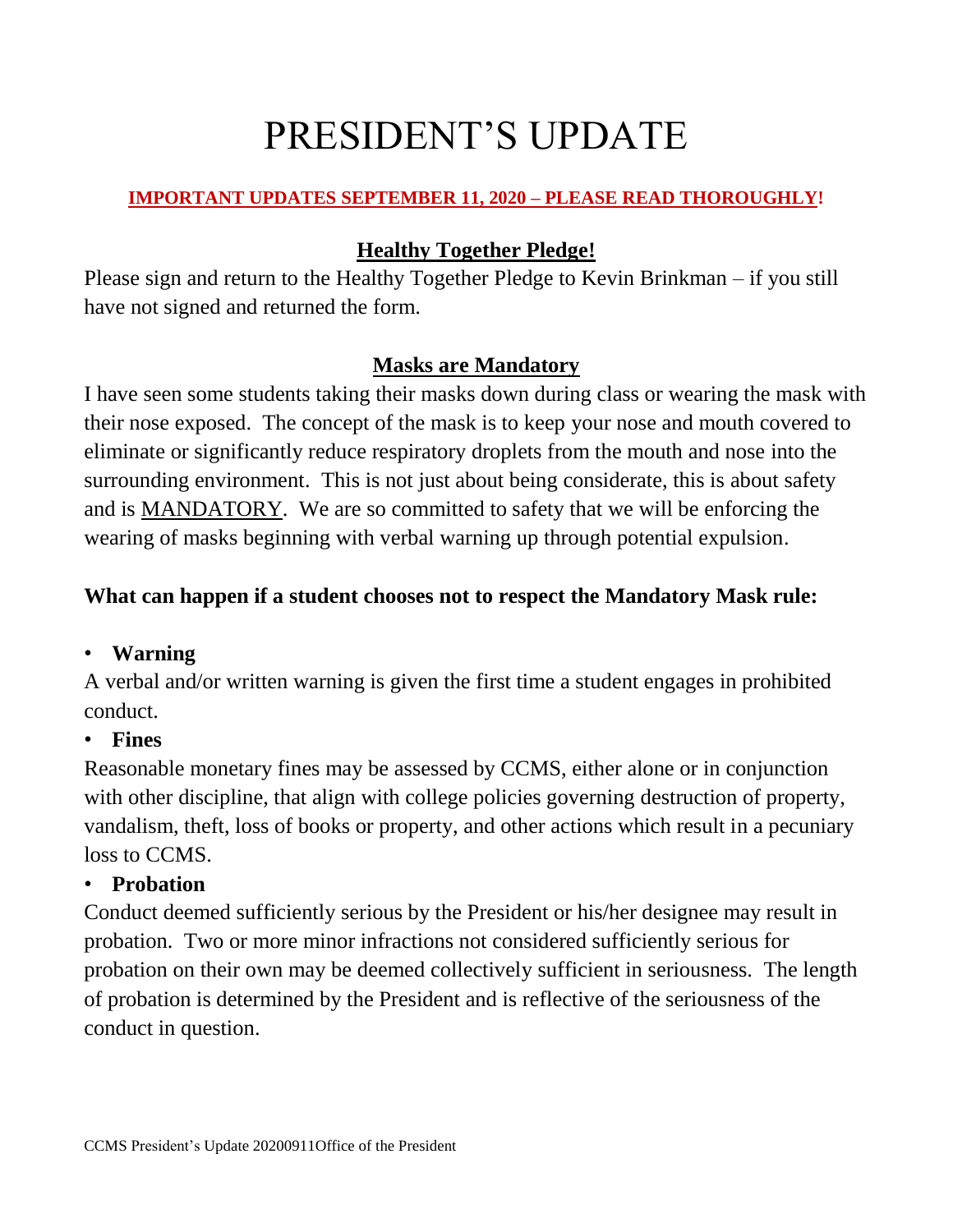#### • **Suspension**

Conduct deemed sufficiently serious by the President may result in suspension. In some extremely serious cases, CCMS will not consider readmission.

## • **Peremptory Suspension.**

*CCMS reserves the right, in a very serious or emergency situation, for the President to suspend a student peremptorily. Under the terms of peremptory suspension, the student will be required to leave the campus immediately and to surrender any I.D. or college property. Peremptory suspension is typically reserved for, but not limited to, cases in which public or individual safety and/or health are endangered. The student retains the right to appeal.*

#### • **Expulsion**

A student engaging in behavior deemed egregious by CCMS may be expelled from CCMS and will not be considered for readmission.

Any of the penalties outlined above may be suspended in whole or in part at the discretion of the President of CCMS or the Board of Trustees. The suspension of a penalty is contingent upon the good conduct of the student. If the student repeats the offense, the original sentence will be reinstituted without delay or appeal. Note: Disciplinary action by CCMS does not preclude the possibility that separate criminal or civil prosecution may also follow. Questionable conduct off the CCMS campus may be grounds for CCMS to take disciplinary action as well.

#### **Comp Exams for S3**

We will open the comps exams for Semester 3 students beginning the week of October  $12<sup>th</sup>$ . We have found that taking the comps exams as many times as possible improves your test taking skills in preparation for the National Board Exams (NBE). Taking tests is one of the best ways to improve NBE pass rates! We will be posting four versions of the test. Students should take the tests as many times as possible. We have seen that students who take the comps multiple times will increase their comps score each time and improve the probability of passing the NBE first time.

We will also be continuing the monetary incentive to pass the NBE (both Arts & Science) first time. Students who 1) attend all the review classes, 2) take and pass both sections of the NBE within 30 days of being released to take the test, and 3) submit the appropriate forms to Mr. Ivey – we will refund your \$570.00 NBE fee!